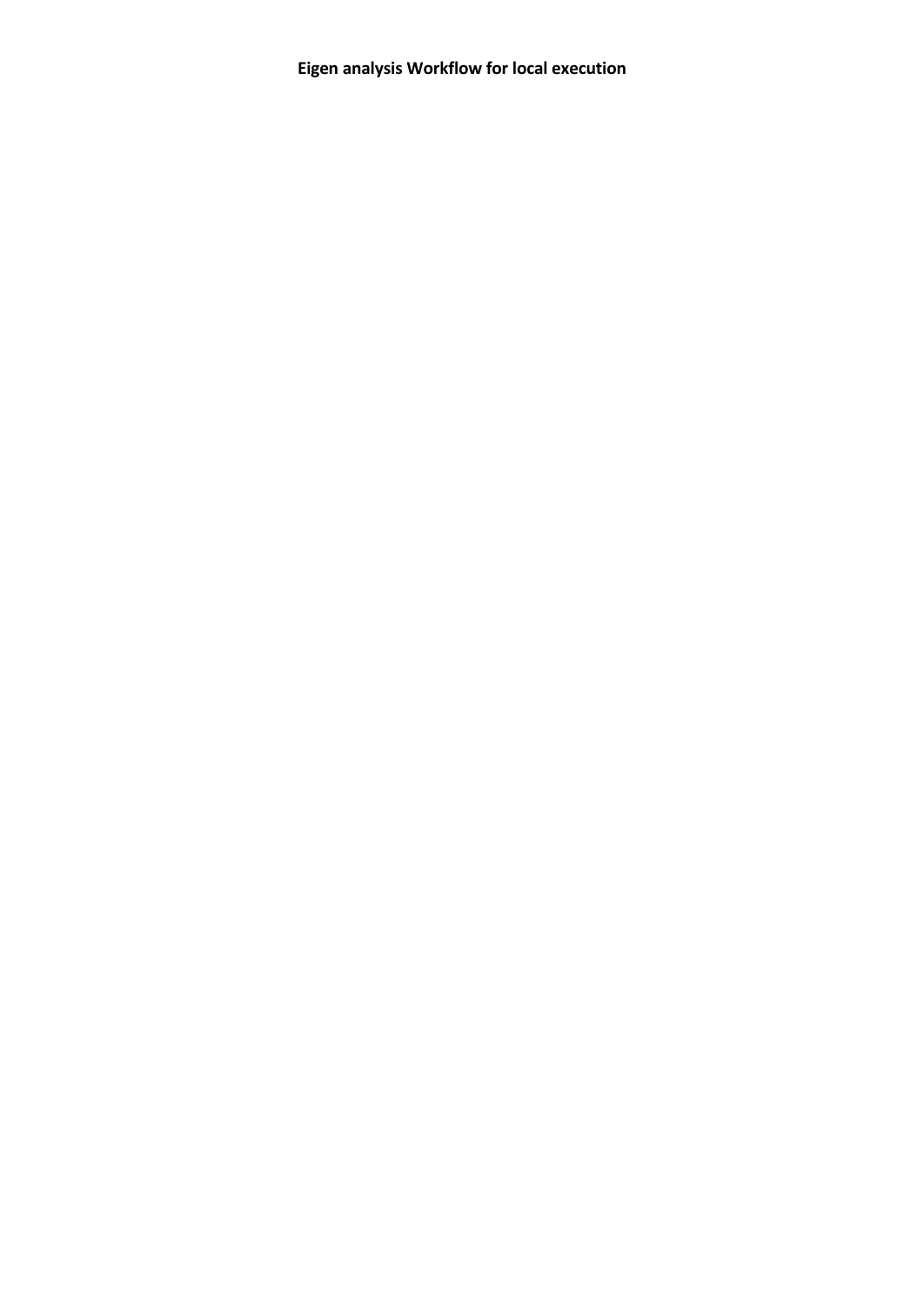# **1 Description**

The Eigen analysis workflow provides an environment for the analysis of a stage-matrix and performs several analyses on it.

> • Reproductive value (*v*). • The damping ratio (*ρ*).

The Eigen analysis results are a set of demographic statistics:

- Lambda or dominant eigenvalue (*λ*).
- The stable stage distribution (*w*).
- The sensitivity matrix
- The elasticity matrix.

# **2 General**

## **2.1 Name of the workflow in myExperiment.**

Name: Eigen Analysis Workflow for local execution.

Download: The pack can be downloaded at myExperiment under the following address: <http://www.myexperiment.org/packs/635.html> or the workflow: <http://www.myexperiment.org/workflows/3284.html>

## **2.2 Date, version and licensing**

Last updated: 25th July 2014

Version: 3

Licensing: CC-BY-SA

## **2.3 How to cite this workflow**

To report work that has made use of this workflow, please add the following credit acknowledgement to your research publication:

The input data and results reported in this publication (tutorial) come from data (Dr. Gerard Oostermeijer unpublished results and publication: Oostermeijer, J.G.B. M.L. Brugman, E.R. de Boer; H.C.M. Den Nijs. 1996. Temporal and Spatial Variation in the Demography of *Gentiana pneumonanthe*, a Rare Perennial Herb. *The Journal of Ecology*, 84: 153-166.) using BioVeL workflows and services [\(www.biovel.eu\)](http://www.biovel.eu/). Eigen Analysis workflow was run on <*date of the workflow run*>. BioVeL is funded by the EU's Seventh Framework Program, grant no. 283359.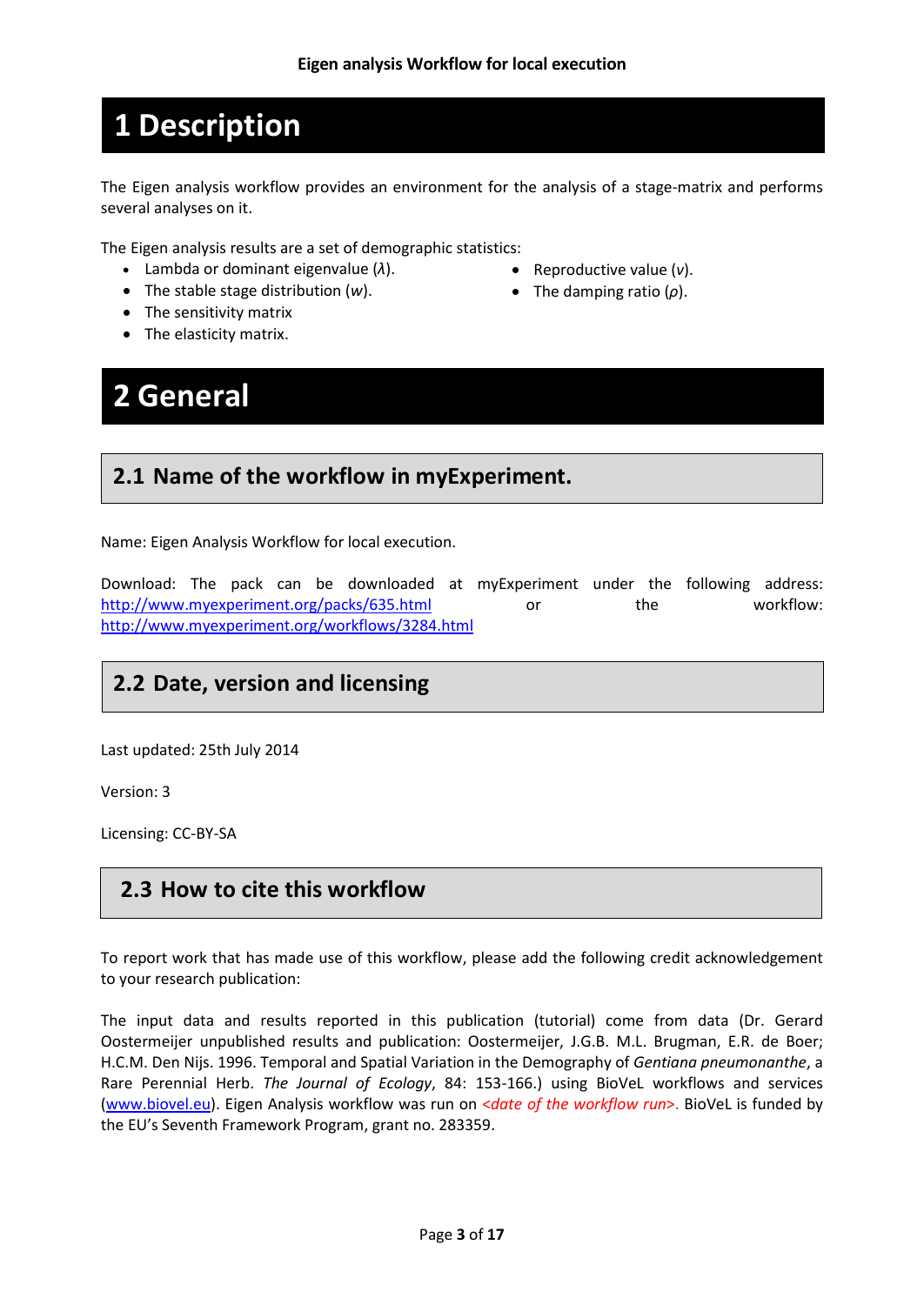# 3. Scientific specifications

## **3.1 Keywords**

BioVeL, Matrix Population Models, stage matrix, Lambda (*λ*), Sensitivity analysis, Elasticity analysis, Damping ratio, stable stage distribution (*w*), reproductive value (*v*).

## **3.2 Scientific workflow description**

The aim of the Eigen Analysis Workflow is to provide a connected environment for the analysis of a stage matrix. The workflow accepts a stage matrix in a .txt format. The output is provided as a set of R results and graphic plots.

The Eigen analysis results are a set of demographic statistics:

**1) Lambda or dominant eigenvalue**: The population will be stable, grow or decrease at a rate given by lambda: e.g.: *λ*= 1 (population is stable), *λ*> 1 (population is growing) and finally *λ*< 1 (population is decreasing).

**2) The stable stage distribution**: It is the proportion of the number of individuals per stage and it is given by (*w*).

Elasticity and Sensitivity: Sensitivity and elasticity analyses are prospective analyses.

**3) The sensitivity matrix**: The sensitivity gives the effect on *λ* of changes in any entry of the matrix, including those that may, in a given context, be regarded as fixed at zero or some other value. The derivative tells what would happened to *λ* if *aij* was to change, not whether, or in what direction, or how much, *aij* actually change. The hypothetical results of such impossible perturbations may or may not be of interest, but they are not zero. It is up to you to decide whether they are useful (Caswell 2001).

When comparing the *λ* -sensitivity values for all matrix elements one can find out in what element a certain increase has the biggest impact on *λ*. However, a 0.01 increase in a survival matrix element is hard to compare to a 0.01 increase in a reproduction matrix element, because the latter is not bound between 0 and 1 and can sometimes take high values. Increasing matrix element a14 (number of S (seedlings) the next year produced by a G (Reproductive individuals)) with 0.01 from 7.666 to 7.676 does not have a noticeable effect on *λ*. For comparison between matrix elements it can therefore be more insightful to look at the impact of proportional changes in elements: by what percentage does *λ* change if a matrix element is changed by a certain percentage? This proportional sensitivity is termed elasticity (Description based on Oostermeijer data, based on Jongejans & de Kroon 2012).

**4) The Elasticity matrix**: The elasticities sum to 1 across the whole matrix (Caswell 1986; de Kroon et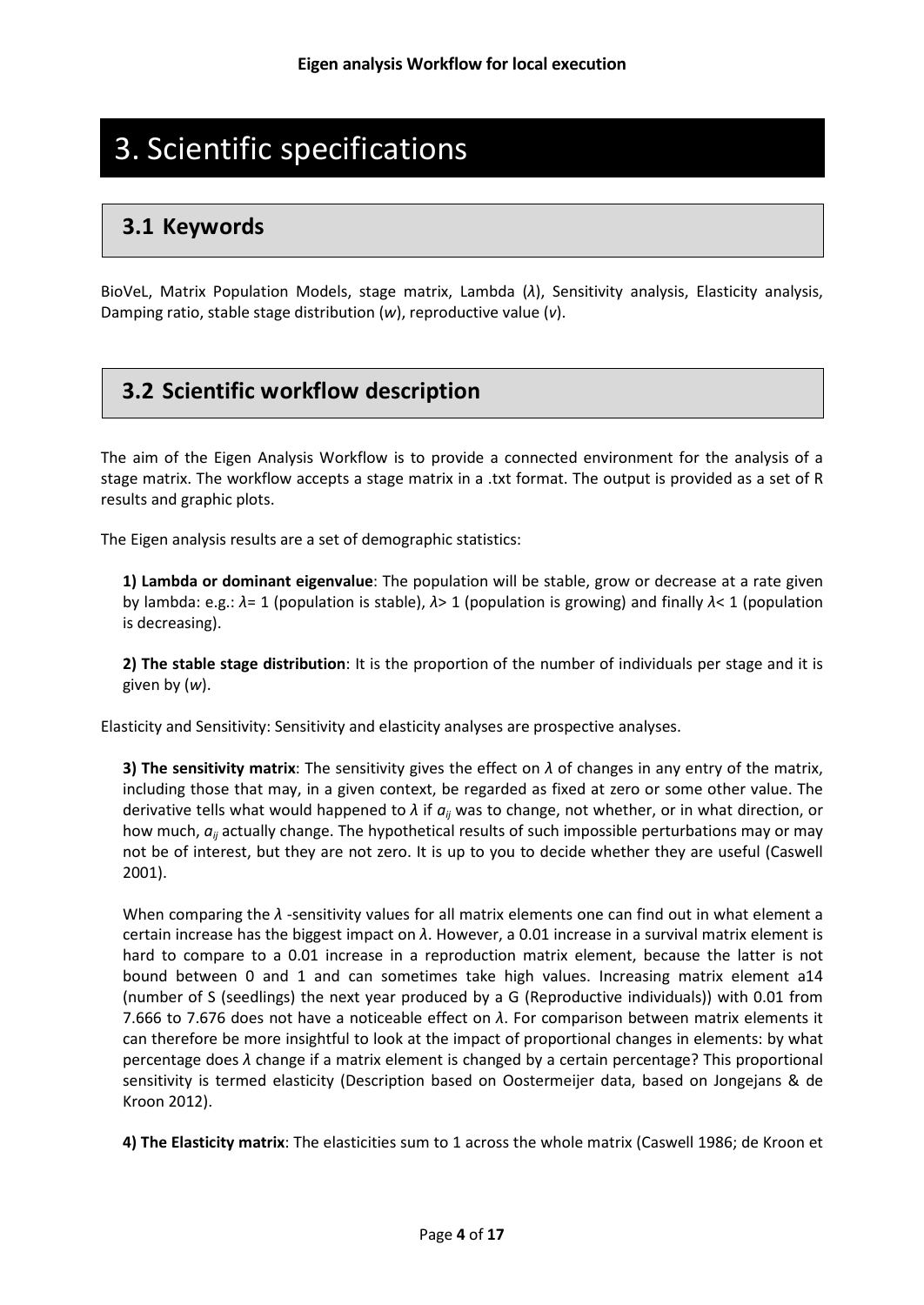al. 1986; Mesterton-Gibbons 1993) and can be interpreted as proportional contributions of the corresponding vital rates to the matrix (see van Groenendael et al. 1994).

**5) Reproductive value (***v***)**: scaled so v[1]=1. To what extent will a plant or animal of a determinate category or stage , contribute to the ancestry of future generation.

**6) The damping ratio**: it can be considered as a measure of the intrinsic resilience of the population, describing how quickly transient dynamics decay following disturbance or perturbation regardless of population structure, the larger the p, the quicker the population converges.

Those statistics are function of the vital rates, and through them of biological and environmental variables.



**Figure 1.** Eigen Analysis workflow in Taverna workbench.

*For more detailed description of the functions, please visit the Tutorial section.*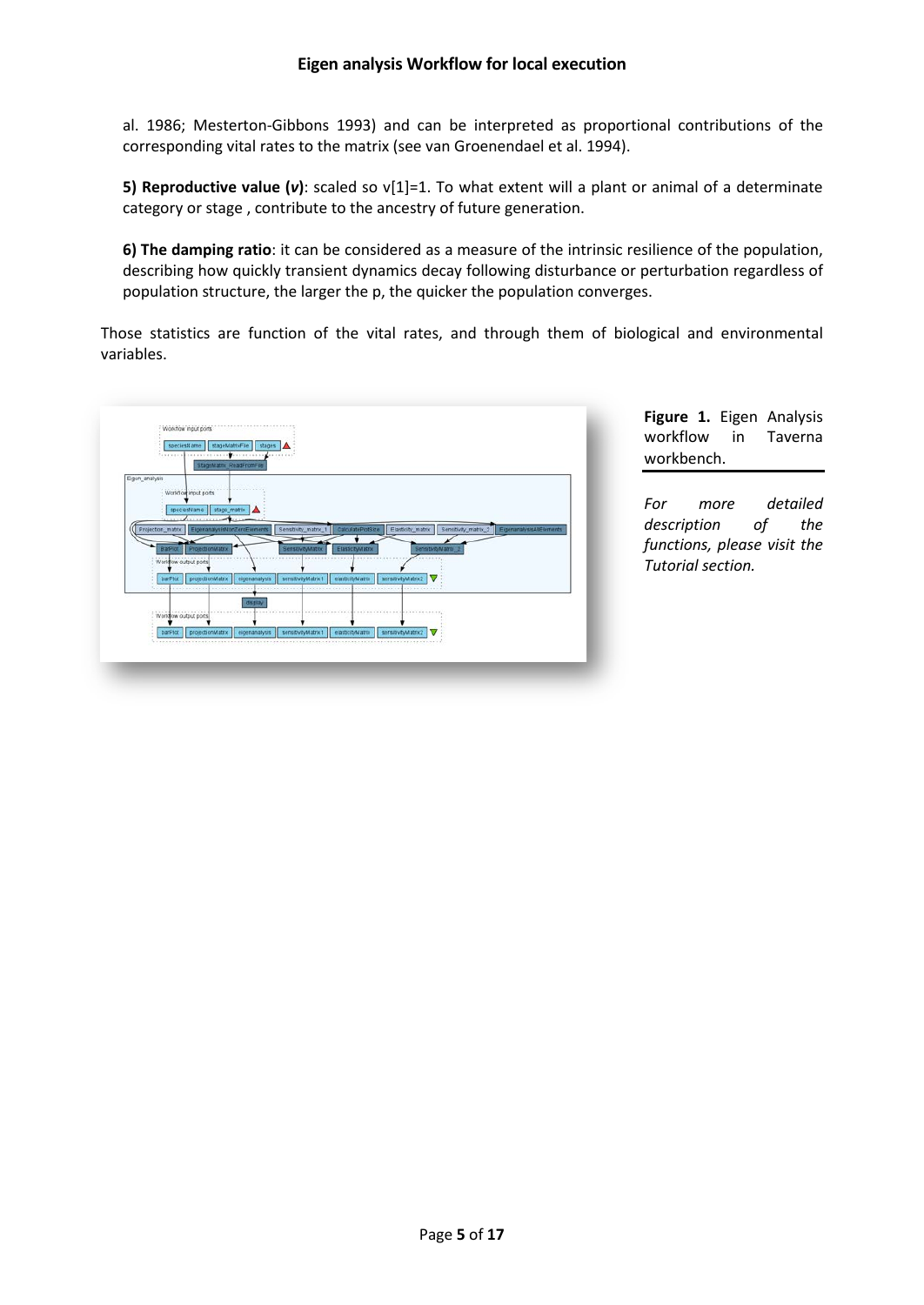# **4 Technical specifications**

## **4.1 Execution environment and installation requirements**

The Workflow requires a Taverna Engine. The simplest way to install a Taverna Engine is to install Taverna Workbench. The workflow also requires an Rserve installation with popdemo package installed. It is possible to setup the workflow to use a remote Rserve. However, instructions for installing a local Rserve are provided below.

## **4.2 Taverna installation, including updates and plugins**

### **4.2.1 Taverna installations**

• Taverna Workbench: Version 2.4 or 2.5. For installation files and instructions, please go to [http://www.taverna.org.uk/download/workbench](http://www.taverna.org.uk/download/workbench/2-4/)

### **4.2.2 Taverna Dependencies**

- Install R software in your computer. See[: http://www.r-project.org/](http://www.r-project.org/)
- Start R, and install package Rserve:
	- o install.packages("Rserve")
- Install package popbio
	- o install.packages("popbio")
- Local R Server: (Rserve) running at port 6311. See <https://wiki.biovel.eu/x/3ICD> for additional information.

#### **4.2.3 How it works**

• First, open R, once R is opened, type library(Rserve) and press enter; then type Rserve() and press enter again. You will see then the following message: Starting Rserve...

"C:\PROGRA~1\R\R-30~1.1\library\Rserve\libs\x64\Rserve.exe"

After this operation you can open Taverna and run the workflow.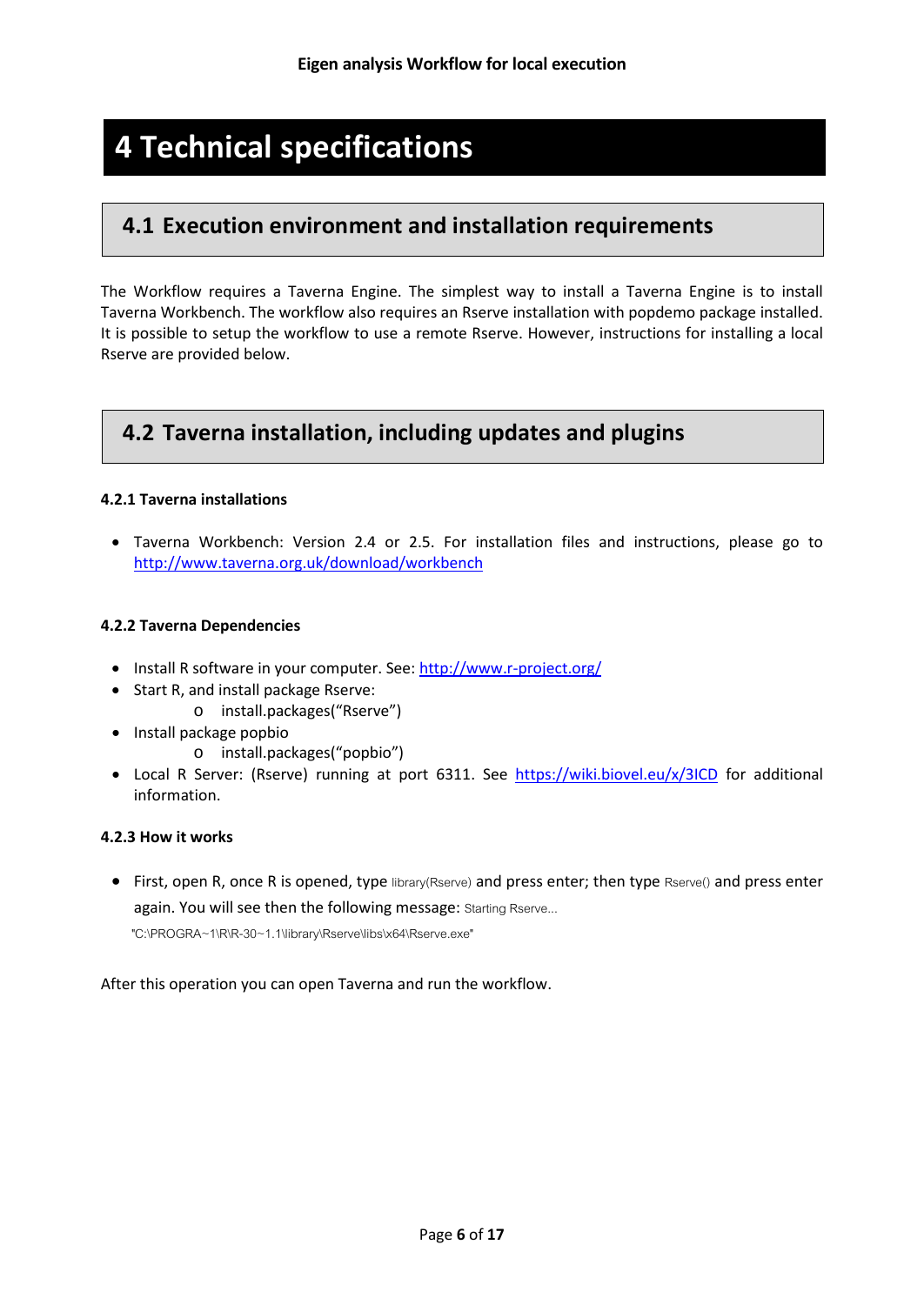# **5 Tutorial**

## **5.1 Introduction**

In this tutorial, you will use an input file MTers87\_88.txt, called in myexperiment.org: Stage Matrix of Gentiana pneumonanthe 1987-88. This file will be used to perform the eigen analysis analyses on it. Finally you will be able to export your results to different formats.

## **5.2 Input data.**

### **5.2.1 Data preparation/format**

The workflow accepts input data (matrices) in a .txt format, all decimal numbers in the matrix must be indicated by dots e.g.: 0.578. The example matrix for the tutorial is available in: <http://www.myexperiment.org/packs/635.html> or here below.

### **5.2.2 Input data**

The input files are in a .txt format: to download click here in each file:

- **Terschelling**
	- MTers87\_88.txt

Example from:

J. Gerard B. Oostermeijer; M.L. Brugman; E.R. de Boer; H.C.M. Den Nijs. 1996. Temporal and Spatial Variation in the Demography of *Gentiana pneumonanthe*, a Rare Perennial Herb. *Journal of Ecology*, Vol. 84(2): 153-166.

Please note that the workflow as well as the tutorial is a beta version, and may contain errors. We hope you will still find it interesting to work with this workflow, and look forward to your feedback.

## **5.3 Select input data dialogue boxes.**

The first step is to fill out the input ports:

#### **5.3.1 INPUTPORTS**

1) *SpeciesName***:** Descriptive main title for labelling generated output (bar plot). To add the title, first press add value, fill a title and press enter (Fig. 3).

e.g. *Gentiana pneumonanthe*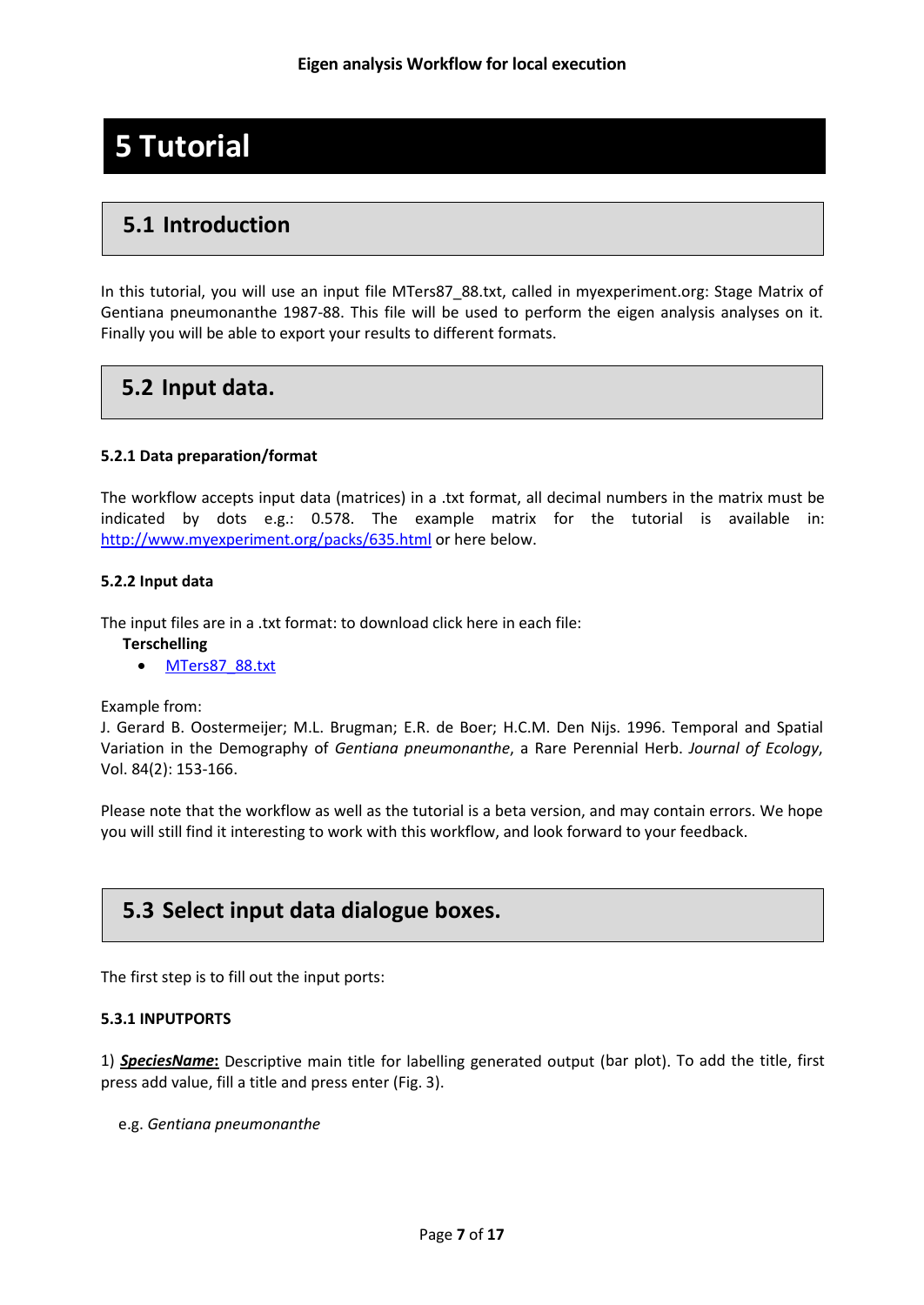

**Figure 3.** The title graph to be filled in.

2) *stageMatrixFile:* The stage matrix without the stage names (as you see in the example). It should be provided as a txt-file. all decimal numbers in the matrix must be indicated by dots e.g.: 0.578 (Fig. 4).

| <b>COUNTY</b><br>MTers87 88 - Notepad          |                                                |                                                |                                                |                                                |   |  |  |  |  |  |  |
|------------------------------------------------|------------------------------------------------|------------------------------------------------|------------------------------------------------|------------------------------------------------|---|--|--|--|--|--|--|
| File:                                          | Edit Format View                               | <b>Help</b>                                    |                                                |                                                |   |  |  |  |  |  |  |
| 0.0000<br>0.0579<br>0.4637<br>0.0000<br>0.0000 | 0.0000<br>0.0100<br>0.8300<br>0.0400<br>0.0300 | 0.0000<br>0.0000<br>0.9009<br>0.0090<br>0.0180 | 7.6660<br>8.5238<br>0.2857<br>0.6190<br>0.0000 | 0.0000<br>0.0000<br>0.8604<br>0.1162<br>0.0232 | A |  |  |  |  |  |  |
|                                                |                                                |                                                |                                                |                                                |   |  |  |  |  |  |  |

**Figure 4.** Stage matrix, .txt format and all decimal numbers in the matrix must be indicated by dots e.g.: 0.578.

Press Set file location (red arrow in Fig 5), a window dialog appears and the user selects the file (e.g. MTers87\_88.txt) and then clicks the Open button (blue oval). Then the link to the file will appear on the Taverna window.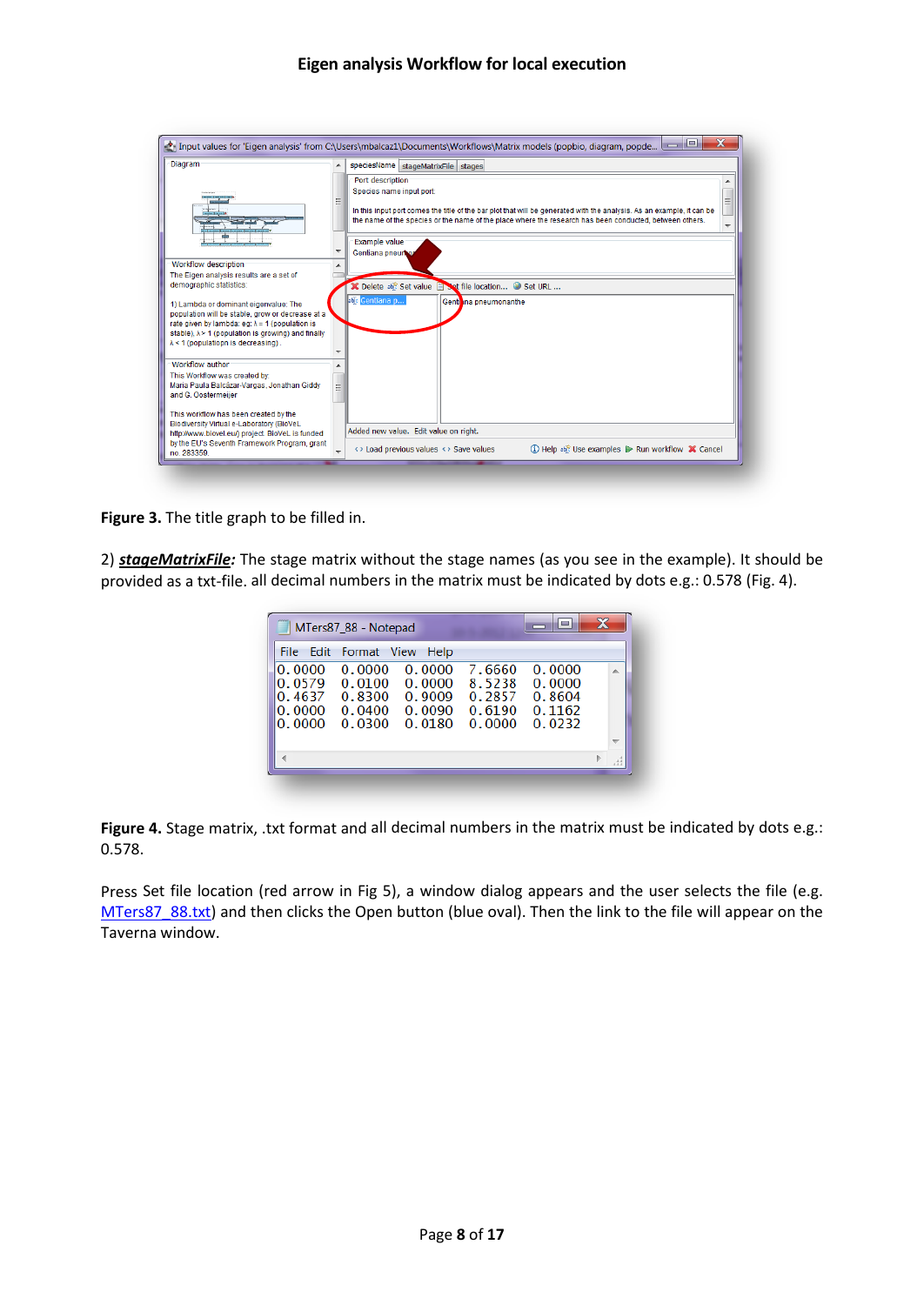|                                                                                                                                                      |                                                                                                                                                                       | Diagram                                                                                                                                                                                      |                                                                                                                                                                                                     |                          | txt-file. | speciesName stageMatrixFile stages<br>Port description<br>The stage matrix file input port:                                  |                  |                          |                            | Here comes the stage matrix without the stage names (as you see in the example). It should be provided as a | ▲<br>E<br>$\overline{\phantom{0}}$ |
|------------------------------------------------------------------------------------------------------------------------------------------------------|-----------------------------------------------------------------------------------------------------------------------------------------------------------------------|----------------------------------------------------------------------------------------------------------------------------------------------------------------------------------------------|-----------------------------------------------------------------------------------------------------------------------------------------------------------------------------------------------------|--------------------------|-----------|------------------------------------------------------------------------------------------------------------------------------|------------------|--------------------------|----------------------------|-------------------------------------------------------------------------------------------------------------|------------------------------------|
| Choose files or directory<br>Look in:<br>œ<br>$-28$<br>Recent<br><b>Zems</b><br>Desktop<br>E<br>Mv<br><b>Documents</b><br>۱L.<br>Computer<br>Network | WF3-eigen analysis<br><b>Tayerna</b><br>Test<br>.Rhistory<br>Annotation WF3<br>O Command in R WF3<br><b>MTers87 88</b><br>MTers87 88dot<br>de name:<br>Files of type: | G Command in R WF3 2<br>". Matrix modelling workflow3<br>" Matrix modelling workflow3<br>Matrix_Terschelling87-88<br>Stable stage distribuition Mt87-88<br>MTers87_88.bd<br><b>All Files</b> | Table1 to 4<br>Workflow 3 eigen analysis<br>Workflow 3 eigen analysis<br><sup>36</sup> Worldlow 3 eigen analysis 2<br>"If Workflow 3 eigen analysis 2<br><u>me menindri nga boon croglog of gro</u> | $-900$                   | Open      | $X =$ ble value<br>0.0000<br>0.0100<br>0.8300<br>ete abl <sup>e</sup> Set villue <b>B</b> Set file location <b>B</b> set URL | 0.0000<br>0.9009 | 7.6660<br>8.5238<br>2857 | 0.0000<br>0.0000<br>0.8604 |                                                                                                             | ▴<br>$\overline{\phantom{a}}$      |
|                                                                                                                                                      |                                                                                                                                                                       | no. 283359.                                                                                                                                                                                  | Biodiversity Virtual e-Laboratory (BioVeL<br>http://www.biovel.eu/) project. BioVeL is funded<br>by the EU's Seventh Framework Program, grant                                                       | $\overline{\phantom{a}}$ |           | Drag to re-arrange, or drag files, URLs, or text to add<br><> Load previous values <> Save values                            |                  |                          |                            | <b>(i)</b> Help ab <sup>®</sup> Use examples ▶ Run workflow X Cancel                                        |                                    |

**Figure 5.** Input matrix to be filled in.

3) *stages***:** the names of the stages or categories of the input matrix. In the following example, the matrix has 5 stages or categories.

e.g. the stages of this matrix are called:

| 1) Seedlings                |   |
|-----------------------------|---|
| 2) Juveniles                |   |
| 3) Vegetative               |   |
| 4) Reproductive individuals | G |
| 5) Dormant plants           |   |

The respective name stages must be filled one by one. First press Add value (see arrow in Fig 6), fill a stage name (not longer than 8 characters) and press enter; then press add value and fill once again the next stage name, repeat the action until you have fill all the stages names.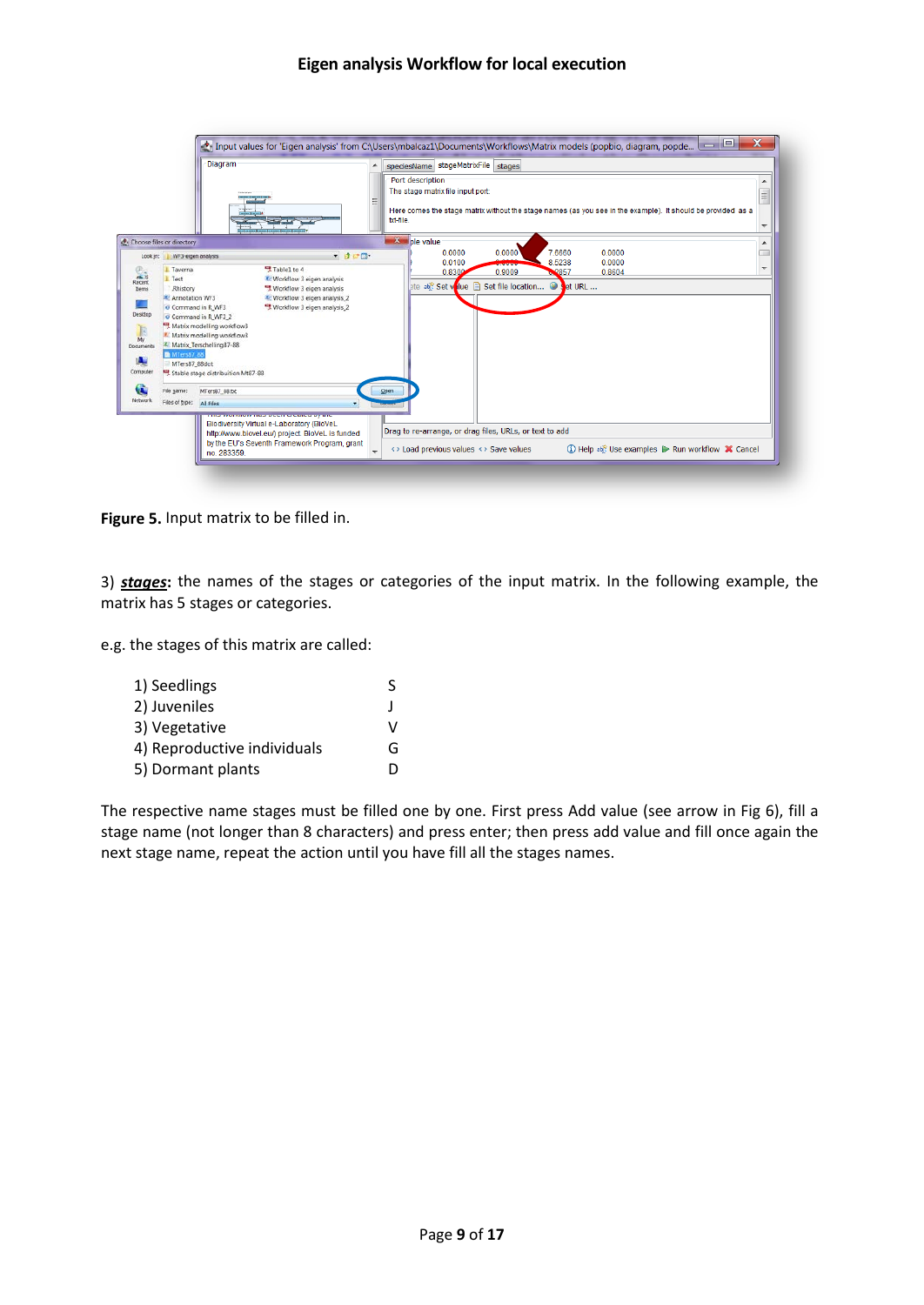| Diagram                                                                                                                                                                                                                                                                                                                                                       | ▲                        | speciesName stageMatrixFile stages                                                                                                                                                                                                                                     |  |
|---------------------------------------------------------------------------------------------------------------------------------------------------------------------------------------------------------------------------------------------------------------------------------------------------------------------------------------------------------------|--------------------------|------------------------------------------------------------------------------------------------------------------------------------------------------------------------------------------------------------------------------------------------------------------------|--|
|                                                                                                                                                                                                                                                                                                                                                               |                          | Port description<br>Stage input port:<br>Here come the names of the stages or categories of the input matrix. It is very important that the stages names<br>are not longer than 8 characters. The name of the stages must be added one by one.<br><b>Example value</b> |  |
| Workflow description<br>The Eigen analysis results are a set of<br>demographic statistics:<br>1) Lambda or dominant eigenvalue: The<br>population will be stable, grow or decrease at a<br>rate given by lambda: eq: $\lambda = 1$ (population is<br>stable), $\lambda$ > 1 (population is growing) and finally<br>$\lambda$ < 1 (populatiopn is decreasing). |                          | Delete abl Add value<br>Add Ne location Add URL<br>List sele ted<br>.ist<br>di: S<br>able <sub>3</sub><br>able V<br>able G<br>able D                                                                                                                                   |  |
| Workflow author<br>This Workflow was created by:<br>Maria Paula Balcázar-Vargas, Jonathan Giddy<br>and G. Oostermeijer<br>This workflow has been created by the                                                                                                                                                                                               |                          |                                                                                                                                                                                                                                                                        |  |
| Biodiversity Virtual e-Laboratory (BioVeL<br>http://www.biovel.eu/) project. BioVeL is funded<br>by the EU's Seventh Framework Program, grant<br>no. 283359.                                                                                                                                                                                                  | $\overline{\phantom{0}}$ | Drag to re-arrange, or drag files, URLs, or text to add<br><> Load previous values <> Save values<br><b>(i)</b> Help an <sup>2</sup> Use examples ▶ Run workflow X Cancel                                                                                              |  |

**Figure 6.** Inputs stages names to be filled in (example).

After the user has filled out the input ports, click *Run Workflow* button.

When the analyses are completed, they appear on different windows under results in Taverna, the user have to save each output separately.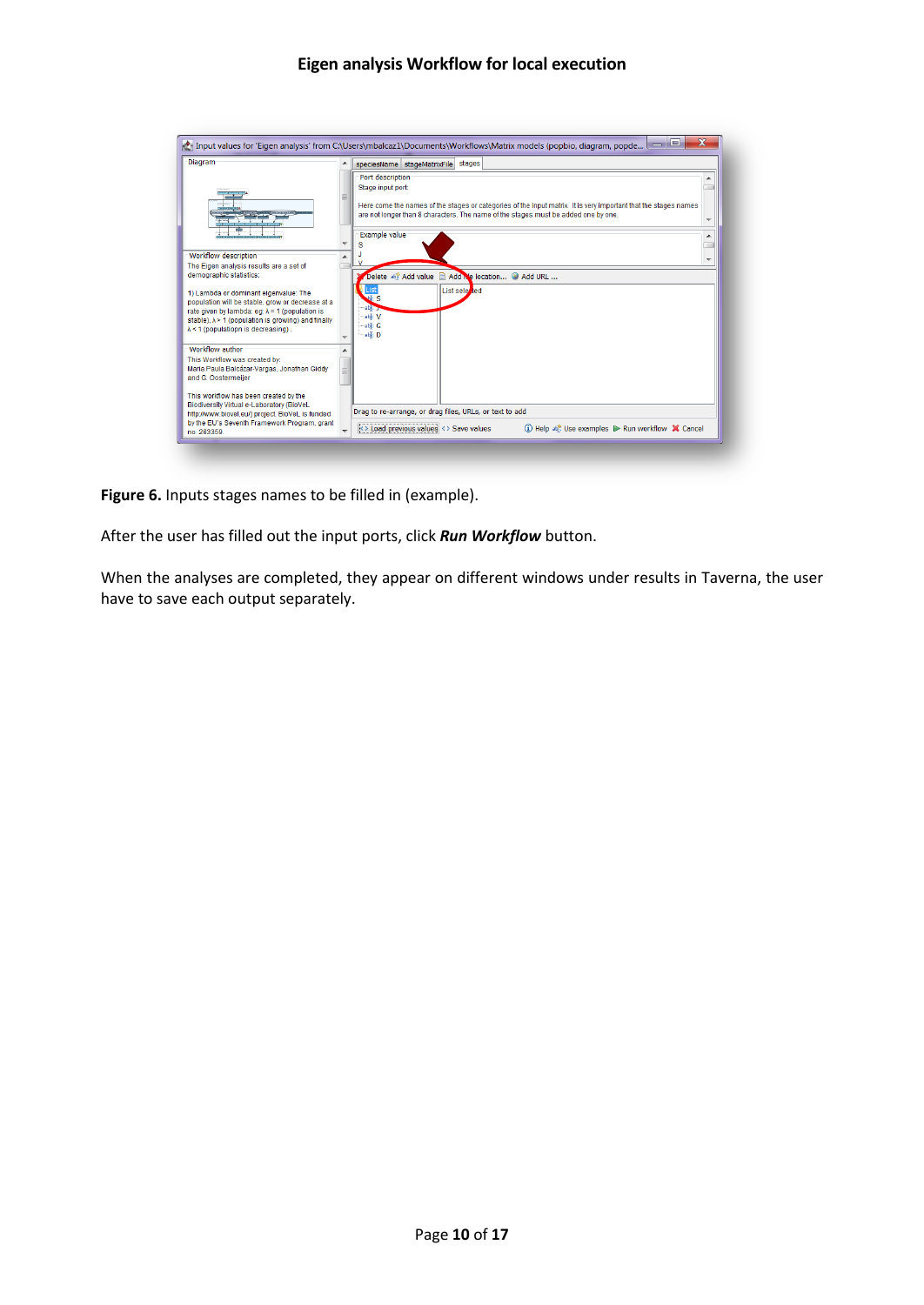### **5.4 Save data/results**

#### **5.4.1 OUTPUTS**

**5.2.4 OUTPUTS**

First, click in the selected result window e.g. **barPlot** (Fig 7). Second, click in the left window on value 1 (red oval), Third, on the right window click on the save value (green oval). Fourth, name the file and determinate the extension file. For a text file: e.g. .csv or .txt. For images: .jpg or png (Fig 8), Finale, save the file in the chosen map.

| Workflow mass<br>Delete al  Delete                                                                                                                     | <b>Graph Program report</b>     |                                                                                                                                                                                                                                                                                                                                                                                                                                                                                                                                                                                                                                                                                                                                                                                                                                                                                                                                                |                                            |
|--------------------------------------------------------------------------------------------------------------------------------------------------------|---------------------------------|------------------------------------------------------------------------------------------------------------------------------------------------------------------------------------------------------------------------------------------------------------------------------------------------------------------------------------------------------------------------------------------------------------------------------------------------------------------------------------------------------------------------------------------------------------------------------------------------------------------------------------------------------------------------------------------------------------------------------------------------------------------------------------------------------------------------------------------------------------------------------------------------------------------------------------------------|--------------------------------------------|
| Click on a ran to see its celors.<br>Click on a service in the diagram<br>to see intermediate values (if acalishe)<br>igen anziyer 2014-bi-04 10:42:52 | 九九六                             | <b>MANAGEMA</b><br><b>Continued Continued Direct &amp;</b><br><b>TAXABLE PLAY AFTS</b><br><b>PLANK</b><br>mangazyst<br><b>COMMON CONTROL</b><br>FRIEDER POWERFRIEDER STARTER (WIRTHIN   FAVE AND   PERSONAL PRODUCTION)<br><b>STATISTICS</b><br><b>BENNAMES</b><br>THE GAME OF<br>$\frac{1}{2} \left( \frac{1}{2} \right) \left( \frac{1}{2} \right) \left( \frac{1}{2} \right) \left( \frac{1}{2} \right) \left( \frac{1}{2} \right) \left( \frac{1}{2} \right) \left( \frac{1}{2} \right) \left( \frac{1}{2} \right) \left( \frac{1}{2} \right) \left( \frac{1}{2} \right) \left( \frac{1}{2} \right) \left( \frac{1}{2} \right) \left( \frac{1}{2} \right) \left( \frac{1}{2} \right) \left( \frac{1}{2} \right) \left( \frac{1}{2} \right) \left( \frac$<br>with position of the control of the bank of the control of the control of the<br>圖<br><b>MARKHER</b><br>[SINE] [SERIES AND [COMMANDS] CONTRACTS [ CONTRACTS ] [WILD CANNOT ] V |                                            |
|                                                                                                                                                        | V Feshed   III Prem   30 center | <b>U</b> Lot excuted workflow                                                                                                                                                                                                                                                                                                                                                                                                                                                                                                                                                                                                                                                                                                                                                                                                                                                                                                                  | & Referring the value of B Downorthouseaux |
| A SPONSORIE A<br>Cick in true to new values<br>· William                                                                                               | ۰<br>Value type Image           | ECONOMIC A CASE V NOTES V ASSESSMENT V ANCORAGE V PORCHANGE V AND INCOLS V ARCHIVES<br>$-$ - Lebech<br>Gentlane pneumonanthe<br>$\cdots$<br>$\ddot{}$<br>$\mathbf{a}$<br>38.5                                                                                                                                                                                                                                                                                                                                                                                                                                                                                                                                                                                                                                                                                                                                                                  | <b>In Seve vehic</b>                       |

**Figure 7.** barPlot output window.

| Workflow mast                         | Delete all  Delete<br>Click on a ran to see its celors.<br>Click on a service in the diagram                                                    | <b>Graph Program report</b><br>九九六   | <b>MARKWAYA</b>                                                                                                                                                  |                                                                                                                                                                                                                                                             |                                                          |
|---------------------------------------|-------------------------------------------------------------------------------------------------------------------------------------------------|--------------------------------------|------------------------------------------------------------------------------------------------------------------------------------------------------------------|-------------------------------------------------------------------------------------------------------------------------------------------------------------------------------------------------------------------------------------------------------------|----------------------------------------------------------|
|                                       | to see intermediate values (if available)                                                                                                       |                                      |                                                                                                                                                                  | <b>COLORADO CALIFORNIA (CALIFORNIA</b>                                                                                                                                                                                                                      |                                                          |
| Save                                  |                                                                                                                                                 |                                      | $- x$                                                                                                                                                            | <b><i>SK HOP</i></b>                                                                                                                                                                                                                                        |                                                          |
|                                       | Save in: Test                                                                                                                                   |                                      | 三度缺陷                                                                                                                                                             | <b>CONTRACT</b>                                                                                                                                                                                                                                             |                                                          |
| $\mathbb{S}$<br>Recent<br><b>Bems</b> | Callycophyllum_40_Elasticity<br><sup>2</sup> Gentiana input values Taverna<br>Mammillaria pectinifera<br><sup>4</sup> . Mammillaria pectinifera | Mammillaria pectinifera_JAridEnv2006 | Myrsine guinansis Ecology1999<br>Neobuxbaumia macrocephala<br><sup>4</sup> Neobuxbaumia macrocephala<br>Neobuxbaumia mezcalaensis<br>/ Neobuxbaumia mezcalaensis | <b>NORTHWAY CARDINAL FASE ARE IN EXAMINED PRODUCTION</b><br><b>BARASSET (BARASSET)</b><br>SHAKKETT<br><b>Section</b><br><b>Birt &amp; Immune &amp; Inchesters   constants   au annual    </b><br><b>WHITE</b><br>HAVE COMMANDED CONTRACTORS (AND ARRANGED V |                                                          |
| Desktop                               | A Mammillaria pectinifera RESULTS                                                                                                               |                                      | "I Neobuxbaumia species PopEcol2005                                                                                                                              | To Lot orcouted workflow                                                                                                                                                                                                                                    | & Referring committee values . [ B Show workflow results |
| Þ                                     | Mauritia flexuosa<br><sup>L</sup> Mauritia flexuosa                                                                                             |                                      | Neobuxbaumia tetetzo<br><sup>2</sup> . Neobuxbaumia tetetzo                                                                                                      |                                                                                                                                                                                                                                                             | C) Seve all values                                       |
| My<br>Documents                       | "I Mauritia flexuosa_Biotropica2008                                                                                                             |                                      | Phytelephas seemannii                                                                                                                                            | пиклат                                                                                                                                                                                                                                                      | <b>In Seve velue</b>                                     |
| ۱Ā.<br>Computer                       | Myrsine guinansis<br>4 Myrsine guinansis                                                                                                        |                                      | Phytelephas seemannii<br>Phytelephas seemannii JApplEcol199<br>(888)                                                                                             | Gentlane pneumonanthe                                                                                                                                                                                                                                       |                                                          |
| G                                     | File name:                                                                                                                                      | barPlot Gentiana.jpd                 | Sawe                                                                                                                                                             |                                                                                                                                                                                                                                                             |                                                          |
| Network                               | Files of type: All Files                                                                                                                        |                                      | Cancel                                                                                                                                                           |                                                                                                                                                                                                                                                             |                                                          |
|                                       |                                                                                                                                                 |                                      |                                                                                                                                                                  | ×<br>$^{2}$<br>w                                                                                                                                                                                                                                            |                                                          |

**Figure 8**. Name the file and determinate the extention file. For a text file: e.g. .csv or .txt. For images: e.g.: .jpg or png.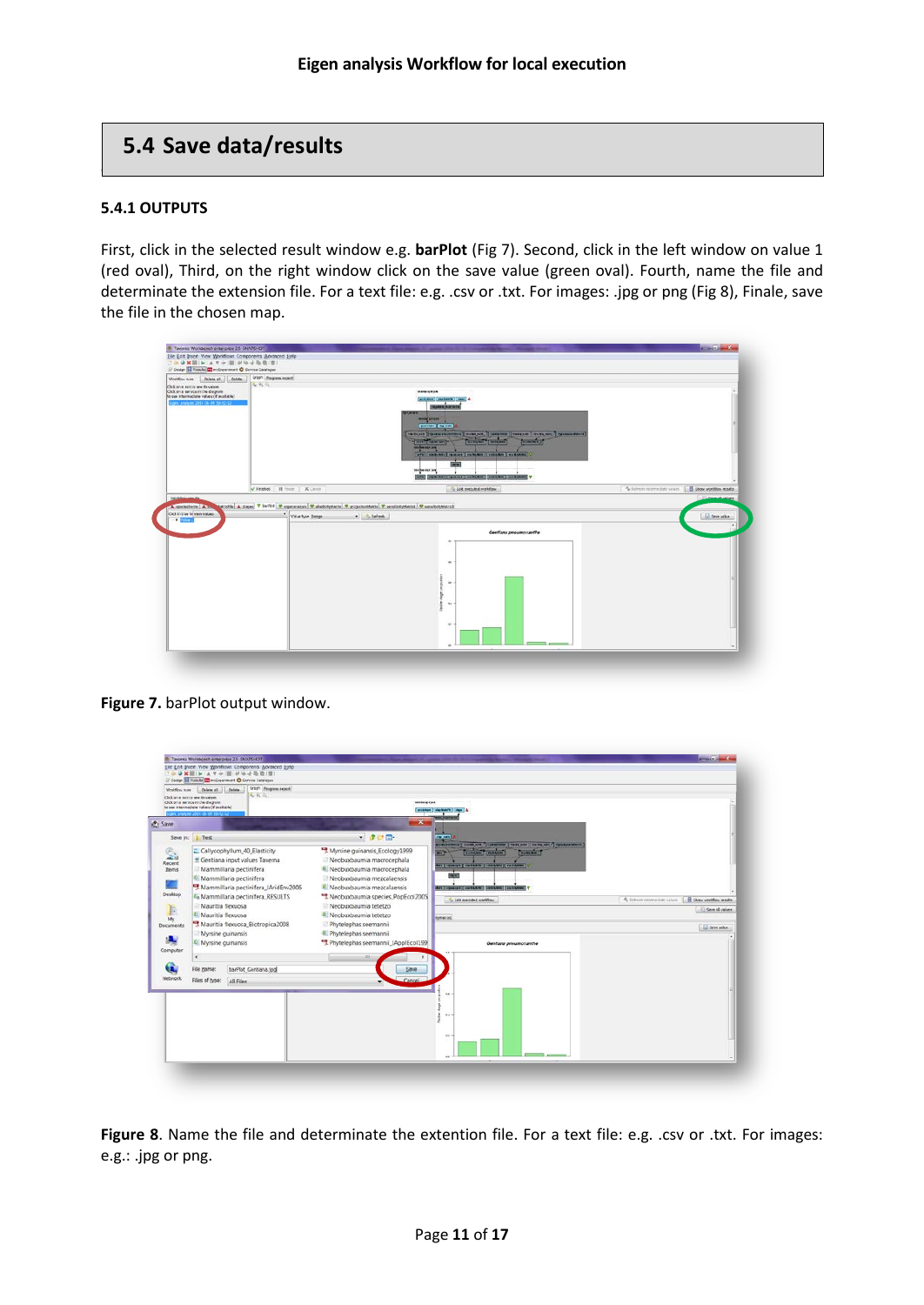1) *Bartplot*: A bar plot which shows the stable stage distribution (w) of the analysed matrix. In other words, it plots the proportion of individuals per stage (Fig 9).



### **Figure 9**. *Bartplot* output file.

- 2) *Eigen\_analysis* (Fig. 10)
	- a) *Lambda or dominant eigenvalue*: This value describes the population growth rate of a stage matrix. The population will be stable, grow or decrease at a rate given by lambda: e.g.: *λ* = 1 (population is stable), *λ* > 1 (population is growing) and finally *λ* < 1 (population is decreasing).
	- b) *The stable stage distribution* (w): It is the proportion of the number of individuals per stage. It is given analytically by the right eigenvector (another property of the transition matrix) that corresponds to the dominant eigenvalue

*Elasticity and Sensitivity*: Sensitivity and elasticity analyses are prospective analyses.

- c) *The sensitivity matrix*: The sensitivity gives the effect on *λ* of changes in any entry of the matrix, including those that may, at a given context, be regarded as fixed at zero or some other value. The derivative tells what would happened to *λ* if *aij* was to change, not whether, or in what direction, or how much, aij actually change. The hypothetical results of such impossible perturbations may or may not be of interest, but they are not zero. It is up to you to decide whether they are useful (Caswell 2001).
- When comparing the *λ*-sensitivity values for all matrix elements one can find out in what element a certain increase has the biggest impact on *λ*. However, a 0.01 increase in a survival matrix element is hard to compare to a 0.01 increase in a reproduction matrix element, because the latter is not bound between 0 and 1 and can sometimes take high values. Increasing matrix element a14 (number of S (seedlings) the next year produced by a G (Reproductive individuals)) with 0.01 from 7.666 to 7.676 does not have a noticeable effect on *λ*. For comparison between matrix elements it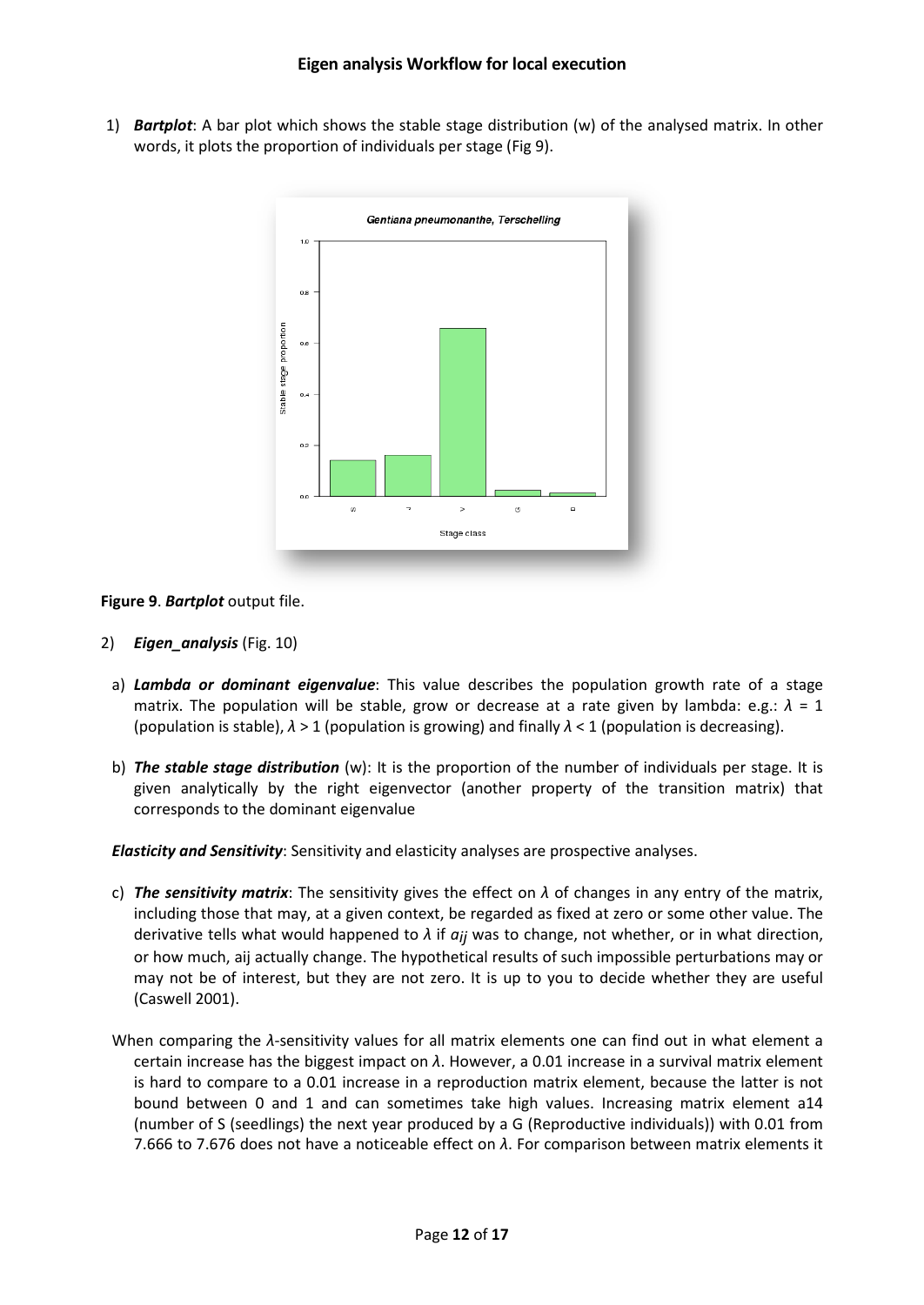can therefore be more insightful to look at the impact of proportional changes in elements: by what percentage does *λ* change if a matrix element is changed by a certain percentage? This proportional sensitivity is termed elasticity (Description based on Oostermeijer data, based on Jongejans & de Kroon 2012).

- d) *The Elasticity matrix*: The elasticities of *λ* with respect to the stage are often interpreted as the "contributions" of each of the stages to *λ*. This interpretation relies on the demonstration, by de Kroon et al (1986) that the elasticities of the *λ* with respect to the stage, always sum to 1. For further information see: de Kroon, et al., 1986. and Caswell 2001.
- e) *Reproductive value* (v): scaled so v[1]=1. To what extent will a plant or animal of a determinate category or stage , contribute to the ancestry of future generation.
- f) *The damping ratio*: it can be considered as a measure of the intrinsic resilience of the population, describing how quickly transient dynamics decay following disturbance or perturbation regardless of population structure, the larger the p, the quicker the population converges.

| $2$ $4 - 1$ $12 - 1$                                                                                                               |                   |                                         |                                                                                   |   |                               |                                                        | eigen analysis - Mimourit Einel                  |                                 |                               |            |                                                       |              |                                                             |          |   |                 | <b>Service Ser</b>      |    |
|------------------------------------------------------------------------------------------------------------------------------------|-------------------|-----------------------------------------|-----------------------------------------------------------------------------------|---|-------------------------------|--------------------------------------------------------|--------------------------------------------------|---------------------------------|-------------------------------|------------|-------------------------------------------------------|--------------|-------------------------------------------------------------|----------|---|-----------------|-------------------------|----|
|                                                                                                                                    |                   |                                         | Home Insert Page Layout Formulas Data Review View Add-Ins Acrobat                 |   |                               |                                                        |                                                  |                                 |                               |            |                                                       |              |                                                             |          |   |                 | $a + 2a + 3b + 3b + 3b$ |    |
| from From From Other<br><b>From</b><br>Text<br>Web<br>Access.<br>Get indemal Data                                                  |                   | Feriting<br>Sources - Connections All - | Connections<br>ø<br>de troperties<br><b>Batrash</b><br>se (diting<br>connections. |   | 11 圆形<br>11 Sect<br>$1$ fiber | W. Clear<br>to Heatshy<br>V Advanced<br>Scrit & Filter | Test for Remove<br>Columns Dupficates Validation | $=$ $\frac{1}{6}$<br>Data Tools | ₩<br>Data Consolidate What-If | Analysis * | ₩<br>Group Lingroup Subtrital<br>$-16$<br><b>Call</b> | 藍<br>Outline | *3 Show Detail<br><sup>-7</sup> 2 Hide Detail<br><b>Co.</b> |          |   |                 |                         |    |
| A1                                                                                                                                 | $+$ $-$           | fe Slambda1                             |                                                                                   |   |                               |                                                        |                                                  |                                 |                               |            |                                                       |              |                                                             |          |   |                 |                         |    |
| B<br>$\Lambda$                                                                                                                     |                   | $\mathbb{C}$<br>D                       | E                                                                                 | F | G                             | H                                                      |                                                  | ĸ                               |                               | M          | N.                                                    | $\circ$      | p                                                           | $\alpha$ | R | $\mathsf{S}$    |                         |    |
| Slambda1                                                                                                                           |                   |                                         |                                                                                   |   |                               |                                                        |                                                  |                                 |                               |            |                                                       |              |                                                             |          |   |                 |                         |    |
| [1] 1.232338                                                                                                                       |                   |                                         |                                                                                   |   |                               |                                                        |                                                  |                                 |                               |            |                                                       |              |                                                             |          |   |                 |                         |    |
|                                                                                                                                    |                   |                                         |                                                                                   |   |                               |                                                        |                                                  |                                 |                               |            |                                                       |              |                                                             |          |   |                 |                         |    |
| Sstable.stage                                                                                                                      |                   |                                         |                                                                                   |   |                               |                                                        |                                                  |                                 |                               |            |                                                       |              |                                                             |          |   |                 |                         |    |
| $S \cup I$                                                                                                                         | G<br>$\mathbf{v}$ | D                                       |                                                                                   |   |                               |                                                        |                                                  |                                 |                               |            |                                                       |              |                                                             |          |   |                 |                         |    |
| 0.14218794 0.16165957 0.65944861 0.02285525 0.01383863                                                                             |                   |                                         |                                                                                   |   |                               |                                                        |                                                  |                                 |                               |            |                                                       |              |                                                             |          |   |                 |                         |    |
| Ssensitivities                                                                                                                     |                   |                                         |                                                                                   |   |                               |                                                        |                                                  |                                 |                               |            |                                                       |              |                                                             |          |   |                 |                         |    |
| $S \cup V$                                                                                                                         | G                 | $\mathbf{D}$                            |                                                                                   |   |                               |                                                        |                                                  |                                 |                               |            |                                                       |              |                                                             |          |   |                 |                         |    |
| 10 \$ 0.00000000 0.0000000 0.00000 0.006042076 0.00000000                                                                          |                   |                                         |                                                                                   |   |                               |                                                        |                                                  |                                 |                               |            |                                                       |              |                                                             |          |   |                 |                         |    |
| 11 / 0.14255579 0.1620878 0.00000 0.022914380 0.00000000                                                                           |                   |                                         |                                                                                   |   |                               |                                                        |                                                  |                                 |                               |            |                                                       |              |                                                             |          |   |                 |                         |    |
| 12 V 0.08206359 0.0933074 0.38050 0.013190880 0.00798595                                                                           |                   |                                         |                                                                                   |   |                               |                                                        |                                                  |                                 |                               |            |                                                       |              |                                                             |          |   |                 |                         |    |
| 13 G 0.00000000 2.7675986 11.28901 0.391255815 0.23690160                                                                          |                   |                                         |                                                                                   |   |                               |                                                        |                                                  |                                 |                               |            |                                                       |              |                                                             |          |   |                 |                         |    |
| 14 D 0.00000000 0.3325676 1.35654 0.000000000 0.02846721                                                                           |                   |                                         |                                                                                   |   |                               |                                                        |                                                  |                                 |                               |            |                                                       |              |                                                             |          |   |                 |                         |    |
|                                                                                                                                    |                   |                                         |                                                                                   |   |                               |                                                        |                                                  |                                 |                               |            |                                                       |              |                                                             |          |   |                 |                         |    |
| 16 Selasticities                                                                                                                   |                   |                                         |                                                                                   |   |                               |                                                        |                                                  |                                 |                               |            |                                                       |              |                                                             |          |   |                 |                         |    |
| $5 \quad 1$                                                                                                                        | G<br>v            | Ď                                       |                                                                                   |   |                               |                                                        |                                                  |                                 |                               |            |                                                       |              |                                                             |          |   |                 |                         |    |
|                                                                                                                                    |                   |                                         |                                                                                   |   |                               |                                                        |                                                  |                                 |                               |            |                                                       |              |                                                             |          |   |                 |                         |    |
| 19 10:006705037 0.001315287 0.00000000 0.154066510 0.000000000                                                                     |                   |                                         |                                                                                   |   |                               |                                                        |                                                  |                                 |                               |            |                                                       |              |                                                             |          |   |                 |                         |    |
| 20 V 0.030883150 0.062844075 0.27823757 0.003058271 0.005575792                                                                    |                   |                                         |                                                                                   |   |                               |                                                        |                                                  |                                 |                               |            |                                                       |              |                                                             |          |   |                 |                         |    |
| 21 G 0.000000000 0.089832455 0.08252831 0.196541848 0.022353201<br>22 D 0.000000000 0.008096015 0.01983398 0.000000000 0.000537213 |                   |                                         |                                                                                   |   |                               |                                                        |                                                  |                                 |                               |            |                                                       |              |                                                             |          |   |                 |                         |    |
|                                                                                                                                    |                   |                                         |                                                                                   |   |                               |                                                        |                                                  |                                 |                               |            |                                                       |              |                                                             |          |   |                 |                         |    |
| 24 Scepro.volue                                                                                                                    |                   |                                         |                                                                                   |   |                               |                                                        |                                                  |                                 |                               |            |                                                       |              |                                                             |          |   |                 |                         |    |
| S J V G D                                                                                                                          |                   |                                         |                                                                                   |   |                               |                                                        |                                                  |                                 |                               |            |                                                       |              |                                                             |          |   |                 |                         |    |
| 25 1.000000 3.792458 2.183170 64.755197 7.781288                                                                                   |                   |                                         |                                                                                   |   |                               |                                                        |                                                  |                                 |                               |            |                                                       |              |                                                             |          |   |                 |                         |    |
|                                                                                                                                    |                   |                                         |                                                                                   |   |                               |                                                        |                                                  |                                 |                               |            |                                                       |              |                                                             |          |   |                 |                         |    |
| 28 Sdamping ratio                                                                                                                  |                   |                                         |                                                                                   |   |                               |                                                        |                                                  |                                 |                               |            |                                                       |              |                                                             |          |   |                 |                         |    |
| 29 [1] 2.0902                                                                                                                      |                   |                                         |                                                                                   |   |                               |                                                        |                                                  |                                 |                               |            |                                                       |              |                                                             |          |   |                 |                         |    |
|                                                                                                                                    |                   |                                         |                                                                                   |   |                               |                                                        |                                                  |                                 |                               |            |                                                       |              |                                                             |          |   |                 |                         |    |
|                                                                                                                                    |                   |                                         |                                                                                   |   |                               |                                                        |                                                  |                                 |                               |            |                                                       |              |                                                             |          |   |                 |                         |    |
|                                                                                                                                    |                   |                                         |                                                                                   |   |                               |                                                        |                                                  |                                 |                               |            |                                                       |              |                                                             |          |   |                 |                         |    |
| $H + F$ $\ge$ eigen analysis                                                                                                       |                   |                                         |                                                                                   |   |                               |                                                        |                                                  |                                 |                               | $\Box$     |                                                       |              | $\rightarrow$                                               |          |   |                 |                         | ×1 |
| Rasdy                                                                                                                              |                   |                                         |                                                                                   |   |                               |                                                        |                                                  |                                 |                               |            |                                                       |              |                                                             |          |   | HELLING DON (-) | - 1                     |    |

**Figure 10.** *Eigen analysis* output file open in excel.

3) *Projection\_matrix*: This creates a grid of coloured rectangles to display the *stage\_matrix* (Fig 11).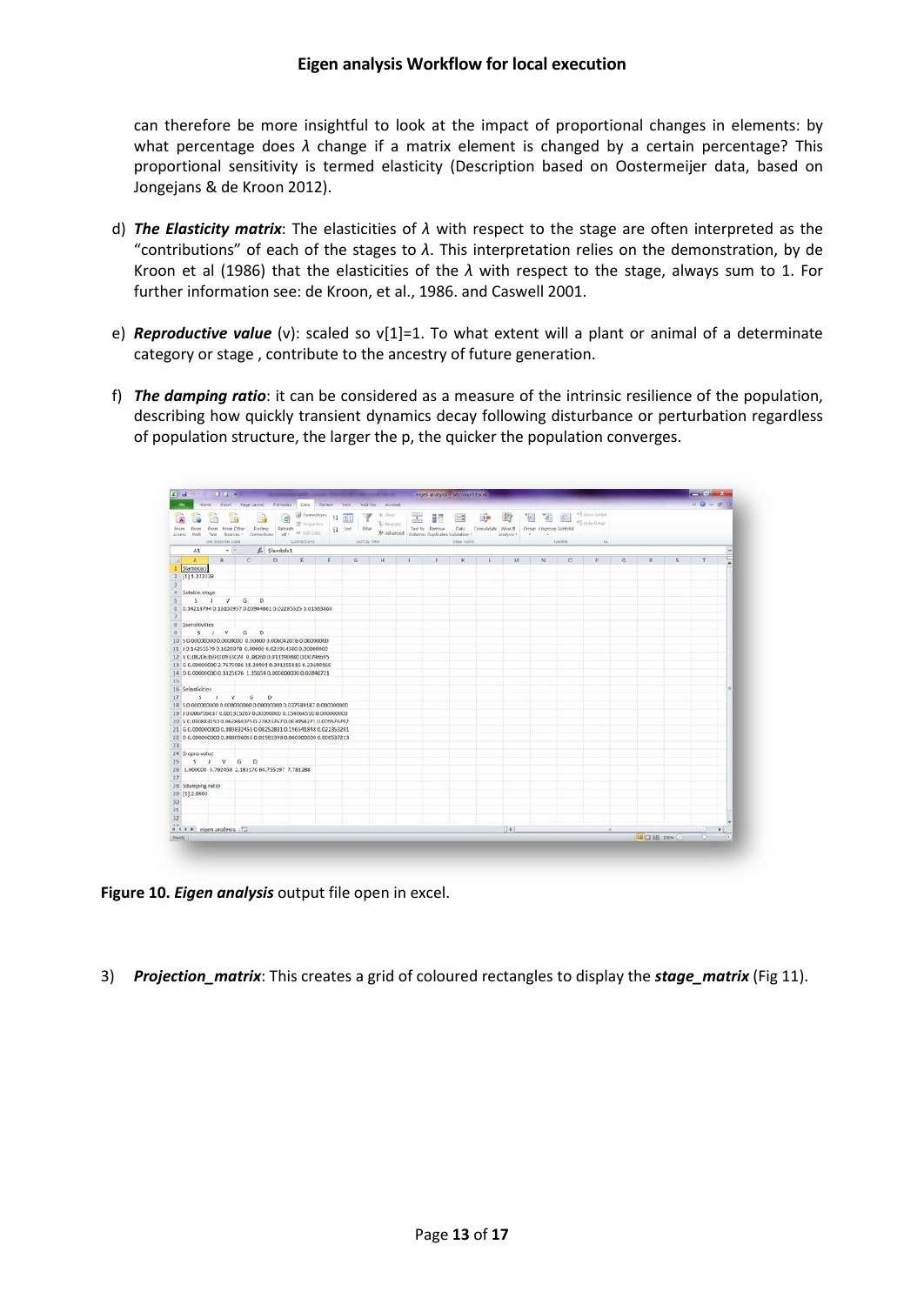

**Figure 11.** *Projection\_matrix* opens as a coloured graph.

4) *Elasticity, Sensitivity 1 and Sensitivity 2 matrices:* Creates a grid of coloured rectangles to display the *elasticity\_matrix* (Fig 12), *sensitivity\_matrix 1* calculates the sensitivity values of non-zero elements and *sensitivity\_matrix 2* calculates the sensitivities of all elements in the matrix (Fig 13 and 14).



**Figure 12**. *elasticity\_matrix* opens as a coloured graph.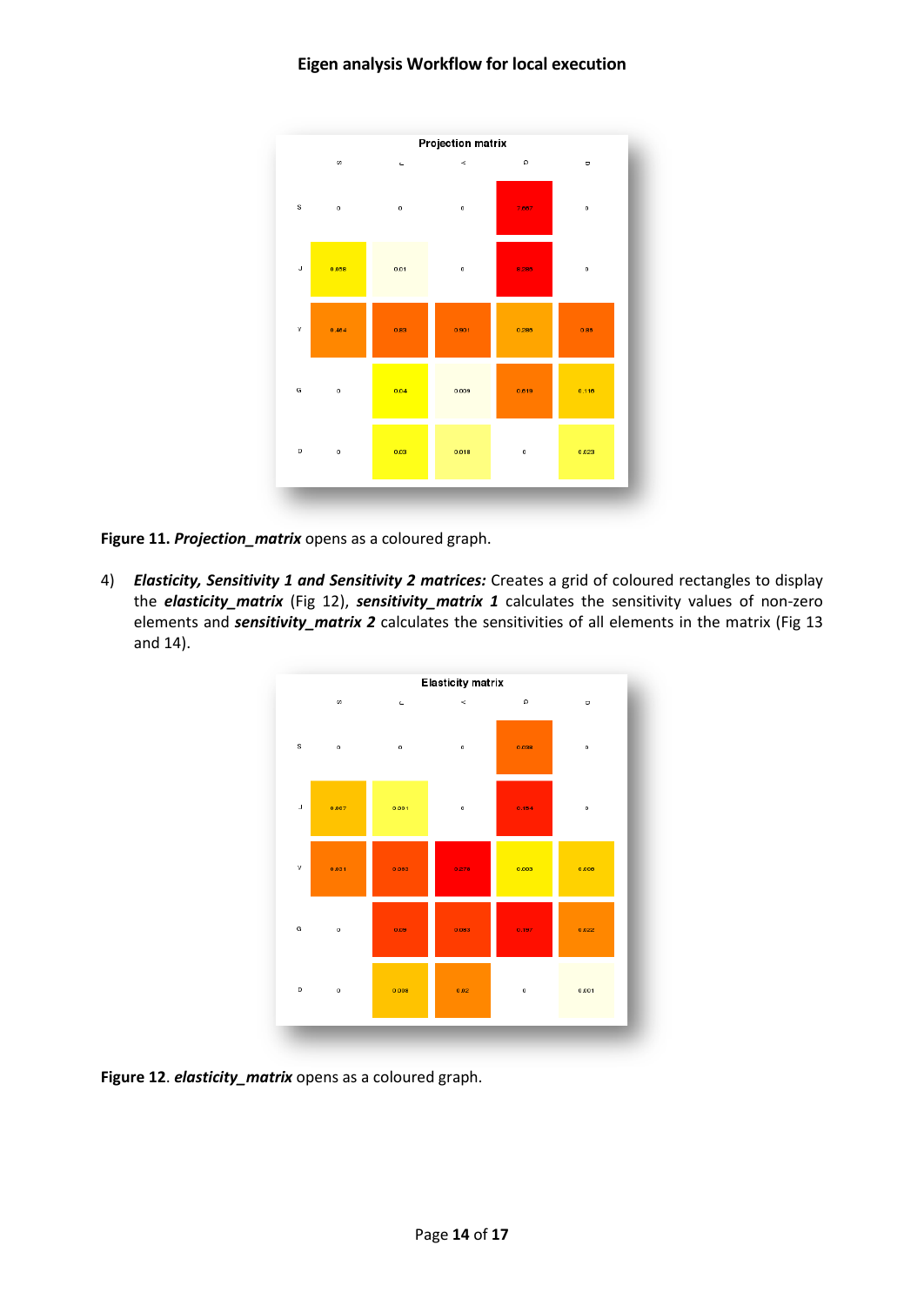

**Figure 13.** *sensitivity\_matrix1* opens as a coloured graph.



**Figure 14**. *sensitivity\_matrix2* opens as a coloured graph.

.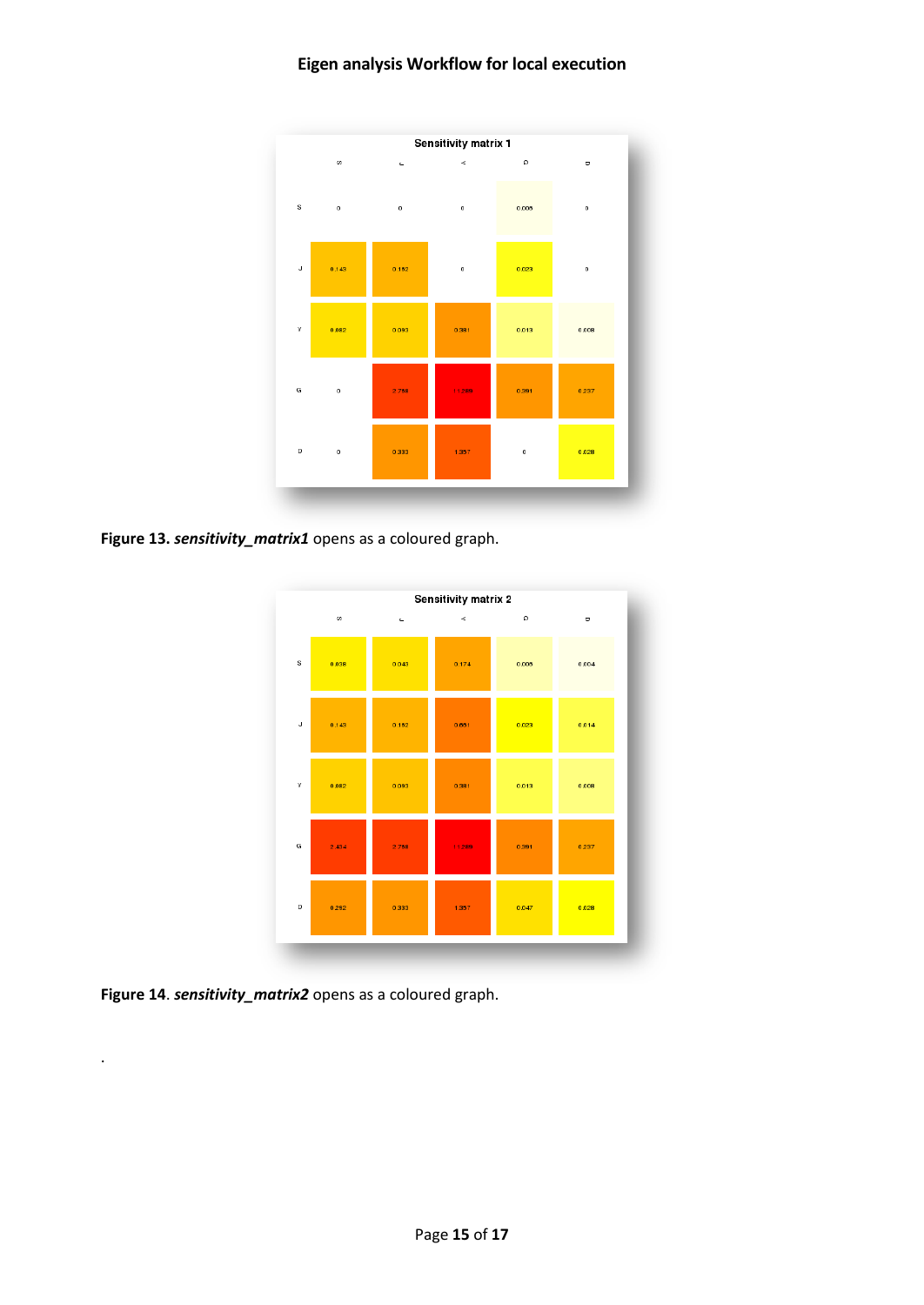# **6 Support**

For questions with using the workflow, please write *[support @biovel.eu](mailto:contact@biovel.eu)*

For definitions of technical and biological terms, please visit the BioVeL glossary page: <https://wiki.biovel.eu/display/BioVeL/Glossary>

# **7 References**

This workflow was created using and based on Packages 'popbio' in R. (Stubben & Milligan 2007; Stubben, Milligan & Nantel 2011).

- Caswell, H. 2001. Matrix population models: Construction, analysis and interpretation, 2<sup>nd</sup> Edition. Sinauer Associates, Sunderland, Massachusetts.
- **de Kroon, H. J., A. Plaiser, J. van Groenendael, and H. Caswell.** 1986. Elasticity: The relative contribution of demographic parameters to population growth rate. Ecology 67: 1427-1431.
- **Jongejans E. & H. de Kroon.** 2012. Matrix models. Chapter in Encyclopaedia of Theoretical Ecology (eds. Hastings A & Gross L) University of California, p415-423
- **Mesterton-Gibbons, M.** 1993. Why demographic elasticities sum to one: A postscript to de Kroon et al. Ecology 74: 2467-2468.
- **Oostermeijer J.G.B., M.L. Brugman; E.R. de Boer; H.C.M. Den Nijs.** 1996. Temporal and Spatial Variation in the Demography of Gentiana pneumonanthe, a Rare Perennial Herb. The Journal of Ecology, Vol. 84(2): 153-166.
- **Stubben, C & B. Milligan**. 2007. Estimating and Analysing Demographic Models Using the popbio Package in R. Journal of Statistical Software 22 (11): 1-23
- **Stubben, C., B. Milligan, P. Nantel.** 2011. Package 'popbio'. Construction and analysis of matrix population models. Version 2.3.1